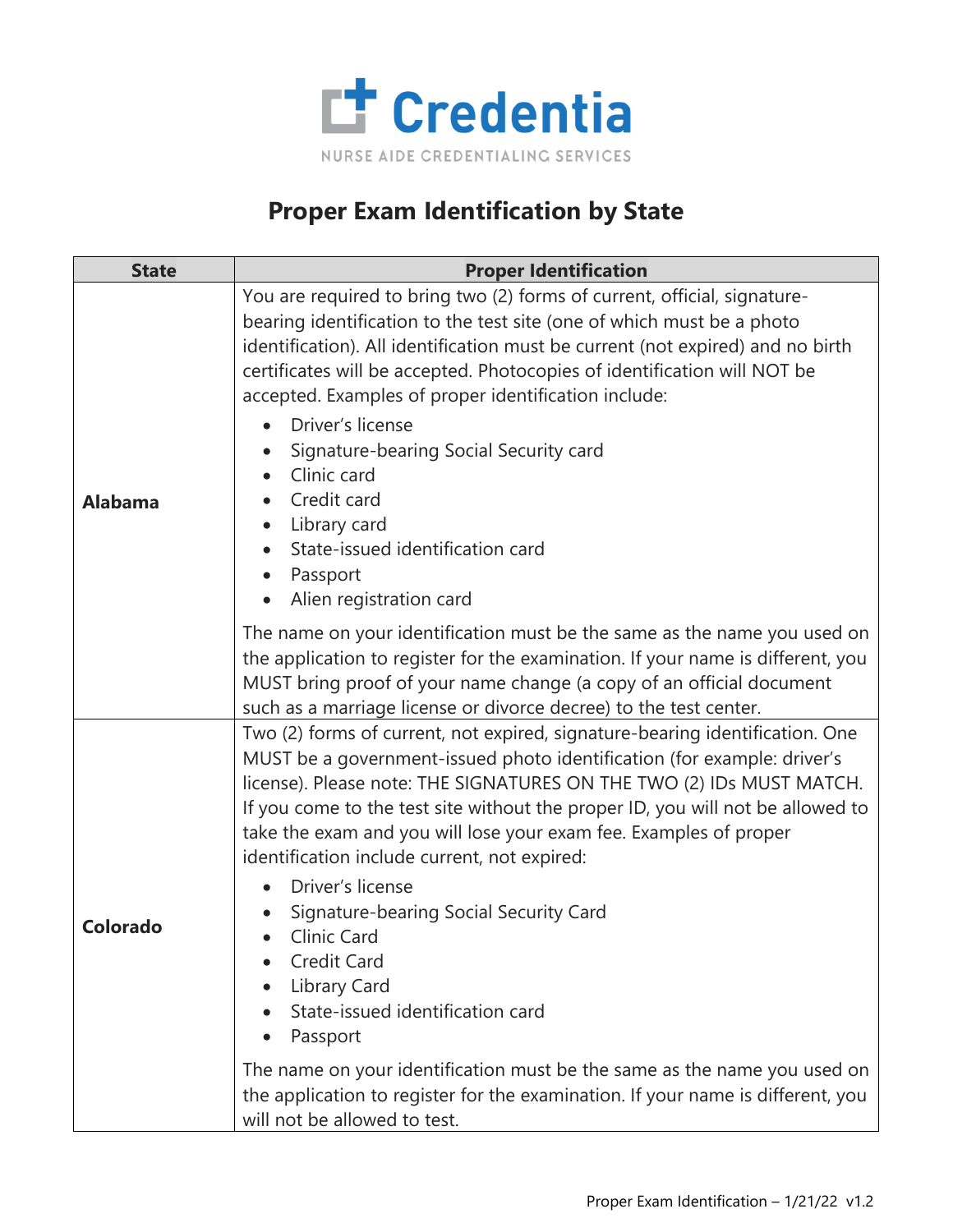| <b>State</b> | <b>Proper Identification</b>                                                                                                                                                                                                                                                                                                                                                                                                                                                                                                                                                                                                                                                                                                                                                                                                                                                                                                                                                         |
|--------------|--------------------------------------------------------------------------------------------------------------------------------------------------------------------------------------------------------------------------------------------------------------------------------------------------------------------------------------------------------------------------------------------------------------------------------------------------------------------------------------------------------------------------------------------------------------------------------------------------------------------------------------------------------------------------------------------------------------------------------------------------------------------------------------------------------------------------------------------------------------------------------------------------------------------------------------------------------------------------------------|
| Georgia      | Candidates are required to bring two (2) forms of official signature-bearing<br>identification to the test site, one of which must be a photo identification,<br>and one of which must be a U.S. Government-issued Social Security Card<br>(no letters from the Social Security Office will be accepted). Nurse Aide<br>applicants who are in the armed services may use their current U.S. Military<br>I.D. in place of a Social Security (SS) card. The test taker's SS number must<br>be on the I.D. if used. Sponsor or Dependent Military I.D.s are NOT accepted<br>in place of SS Card, but can be used as a second I.D. (one with photo) when<br>presented with a valid SS card. All identification must be current (not<br>expired) and no birth certificates will be accepted. If a candidate fails to<br>present proper identification, he or she may not test. Photocopies of<br>identification will NOT be accepted. Examples of proper photo identification<br>include: |
|              | U.S. Government-issued driver's license<br>Georgia-issued voter I.D. card<br>$\bullet$<br>Georgia Temporary driver's license<br>State-issued identification card<br>Passport<br>Alien registration card<br>Signed Photo High School I.D. (for high school students)<br>$\bullet$<br>Signed Photo University I.D. (for university students)<br>U.S.-issued Photo Bearing Signed Military I.D. if not used in lieu of<br><b>Social Security Card</b><br>Certificate of Naturalization                                                                                                                                                                                                                                                                                                                                                                                                                                                                                                  |
|              | The name on your identification must be the same as the name you used on<br>the application to register for the examination. If your name is different, you<br>must contact customer service at least nine (9) calendar days prior to your<br>scheduled examination. Be prepared to provide official government<br>documentation of the name change to customer service.                                                                                                                                                                                                                                                                                                                                                                                                                                                                                                                                                                                                             |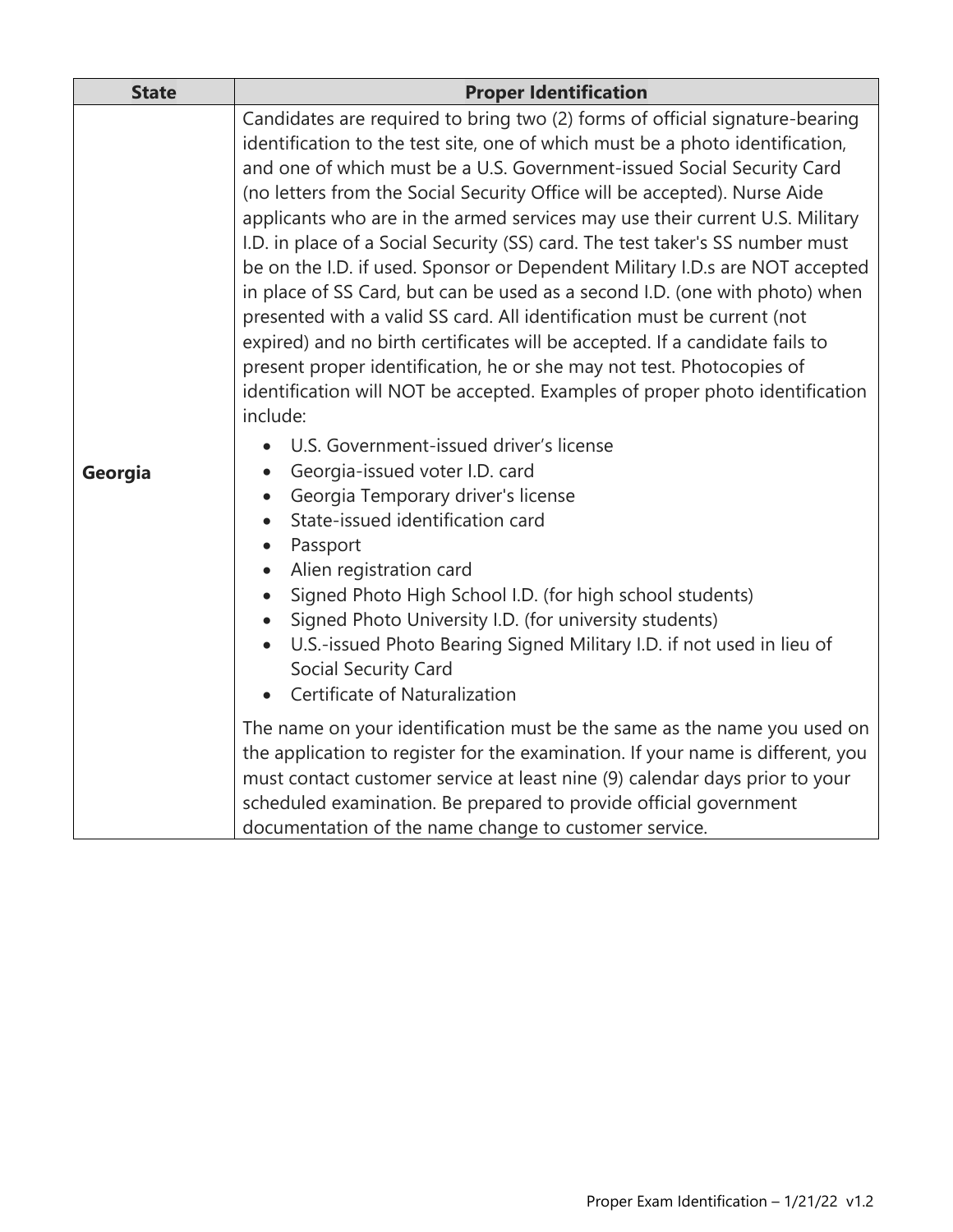| <b>State</b>       | <b>Proper Identification</b>                                                                                                                                                                                                                                                                                                                                                                                                                                      |
|--------------------|-------------------------------------------------------------------------------------------------------------------------------------------------------------------------------------------------------------------------------------------------------------------------------------------------------------------------------------------------------------------------------------------------------------------------------------------------------------------|
| <b>Maryland</b>    | You are required to bring two (2) forms of official, signature-bearing<br>identification to the test site (one of which must be a photo identification).<br>Photocopies of identification will NOT be accepted. Examples of proper<br>identification include:<br>Driver's license<br>Signature-bearing Social Security card<br>Clinic card<br>Credit card<br>Library card<br>$\bullet$<br>State-issued identification card<br>Passport<br>Alien registration card |
|                    | The name on your identification must be the same as the name you used on<br>the application to register for the examination.                                                                                                                                                                                                                                                                                                                                      |
| <b>Mississippi</b> | You are required to bring two (2) forms of current (not expired), signature-<br>bearing identification to the test site (one of which must be a photo<br>identification). Photocopies of identification will NOT be accepted. Examples<br>of proper identification include:<br>Driver's license                                                                                                                                                                   |
|                    | Signature-bearing Social Security card<br>Clinic card<br>Credit card<br>Library card<br>$\bullet$<br>State-issued identification card<br>Passport<br>Alien registration card<br>$\bullet$                                                                                                                                                                                                                                                                         |
|                    | The name on your identification must be the same as the name you used on<br>the application to register for the examination. If your name is different, you<br>MUST bring proof of your name change (a copy of an official document<br>such as a marriage license or divorce decree) to the test center.                                                                                                                                                          |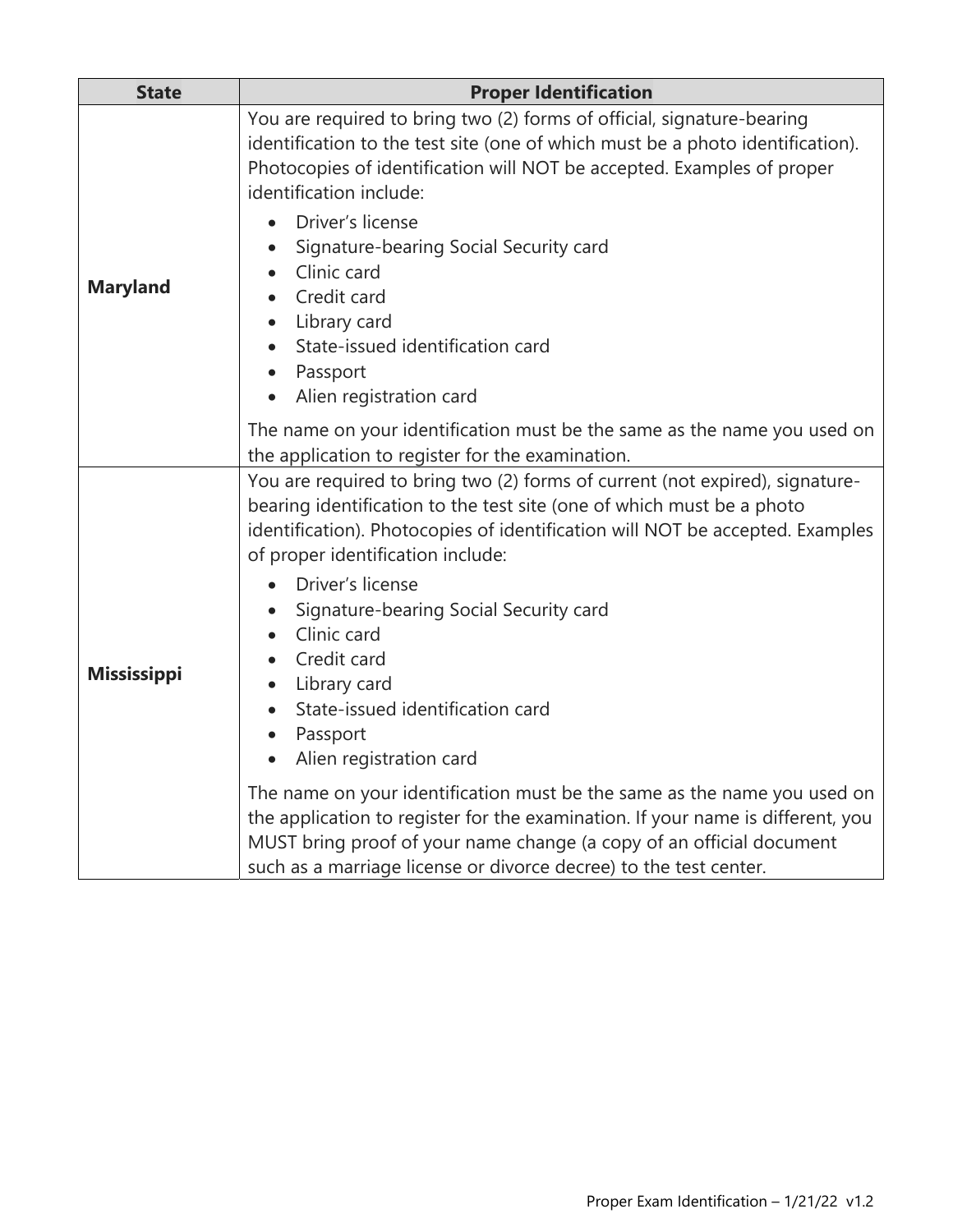| <b>State</b>                          | <b>Proper Identification</b>                                                                                                                                                                                                                                                                                                                                                                                                                                                                                                                                                                                                                                                                                                                                                                                                                                                                                                                                                                                                                                                                                                                                |
|---------------------------------------|-------------------------------------------------------------------------------------------------------------------------------------------------------------------------------------------------------------------------------------------------------------------------------------------------------------------------------------------------------------------------------------------------------------------------------------------------------------------------------------------------------------------------------------------------------------------------------------------------------------------------------------------------------------------------------------------------------------------------------------------------------------------------------------------------------------------------------------------------------------------------------------------------------------------------------------------------------------------------------------------------------------------------------------------------------------------------------------------------------------------------------------------------------------|
|                                       | Candidates are required to bring two (2) forms of current, not expired official<br>U.S. government-issued signature-bearing identification (one of which must be<br>photo-bearing) to the test site. Photocopies of identifications will not be<br>accepted.<br>One form of identification must be a U.S government-issued Social<br>$\bullet$<br>Security (SS) card, signed and not laminated.<br>Candidates who are in the armed services may use their current<br>$\circ$<br>U.S. military identification in place of a SS card. The Candidate's SS<br>number must be on the identification, if used. Sponsor or<br>dependent military identifications will not be accepted in place of a<br>SS card.<br>A second form of identification must be any of the items listed below<br>and must be photo-bearing.<br>Current, non-expired driver's license<br>$\circ$<br>Candidates who do not have their new license by exam day<br>п<br>must bring their expired driver's license and their temporary<br>permit.<br>Current, non-expired learner's permit<br>O<br>Military Identification<br>$\circ$<br>Candidate's SS number must be on the identification |
| <b>North Carolina</b><br>(Nurse Aide) | Sponsor military identification and a dependent military<br>identification may be used when presented with a valid SS<br>card.<br>State- or federal-issued identification card<br>$\circ$<br>Passport (US or foreign, current, non-expired)<br>$\circ$<br>Alien registration card<br>O<br>Employment authorization document (EAD) photo identification<br>$\circ$<br>card (current, non-expired, federal-issued)<br>If a candidate fails to present proper identification, he or she will not be eligible<br>to take the exam.<br>The name listed on the identifications must be the same as the name used<br>during the registration process. If your name has changed, then you must<br>complete the steps below at least nine (9) calendar days before your scheduled<br>exam. Be prepared to provide official government documentation of your<br>name change.<br>Contact Credentia at (888) 723-6773 if you are not on the North<br>$\bullet$<br>Carolina Nurse Aide I Registry.<br>Contact Credentia at (888) 723-6773 if you have already scheduled an                                                                                               |
|                                       | exam.<br>Contact the Division of Health Service Regulation at (919) 855-3969 if<br>you are on the North Carolina Nurse Aide I Registry and have not<br>scheduled an exam.                                                                                                                                                                                                                                                                                                                                                                                                                                                                                                                                                                                                                                                                                                                                                                                                                                                                                                                                                                                   |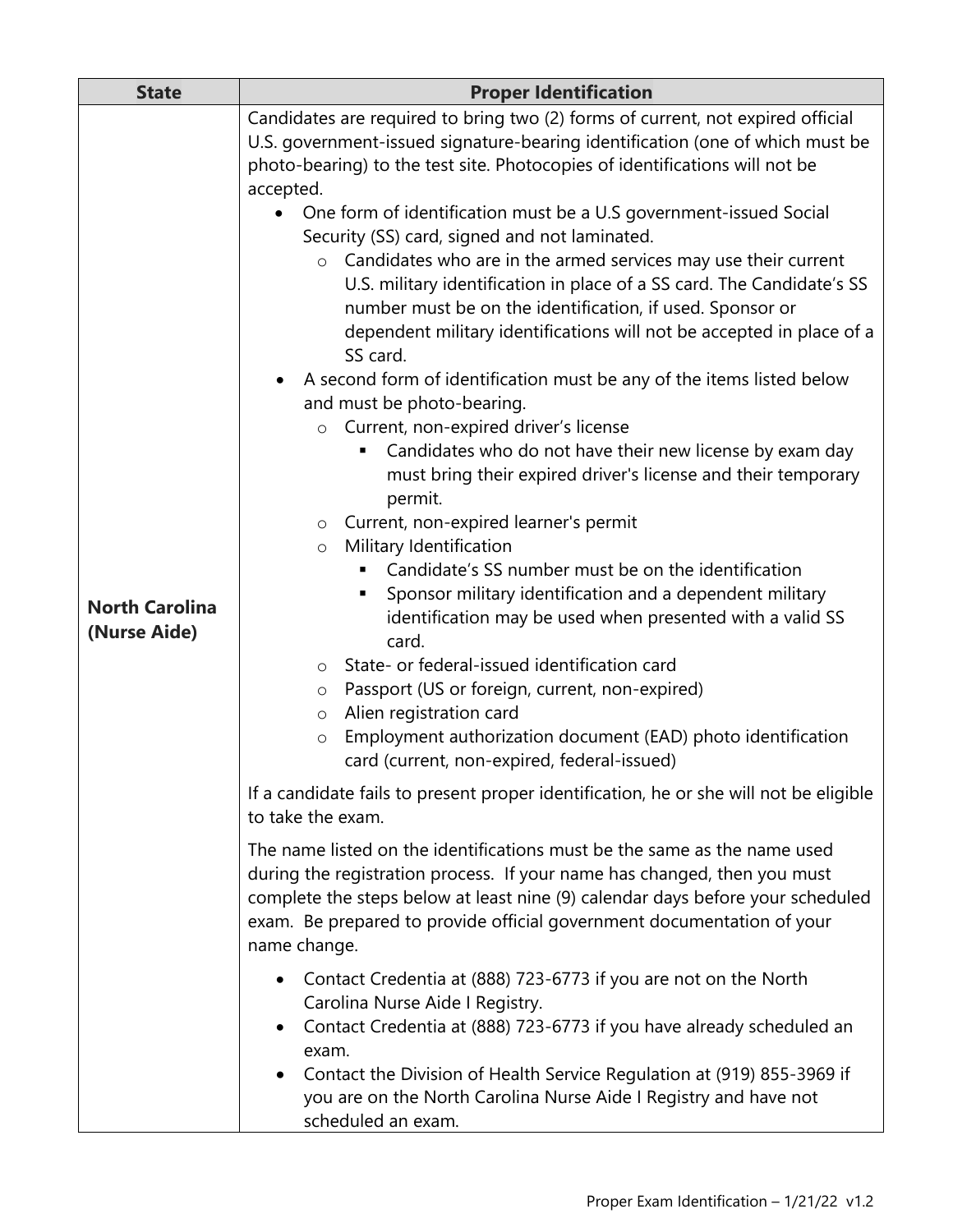| <b>State</b>          | <b>Proper Identification</b>                                                                                                       |
|-----------------------|------------------------------------------------------------------------------------------------------------------------------------|
|                       | Candidates are required to bring two (2) forms of current, not expired official                                                    |
|                       | U.S. government-issued signature-bearing identification (one of which must be                                                      |
|                       | photo-bearing) to the test site. Photocopies of identifications will not be                                                        |
|                       | accepted.                                                                                                                          |
|                       | One form of identification must be a U.S government-issued Social<br>$\bullet$                                                     |
|                       | Security (SS) card, signed and not laminated.                                                                                      |
|                       | $\circ$ Candidates who are in the armed services may use their current                                                             |
|                       | U.S. military identification in place of a SS card. The Candidate's SS                                                             |
|                       | number must be on the identification, if used. Sponsor or<br>dependent military identifications will not be accepted in place of a |
|                       | SS card.                                                                                                                           |
|                       | A second form of identification must be any of the items listed below                                                              |
|                       | and must be photo-bearing.                                                                                                         |
|                       | Current, non-expired driver's license<br>$\circ$                                                                                   |
|                       | Candidates who do not have their new license by exam day<br>٠                                                                      |
|                       | must bring their expired driver's license and their temporary                                                                      |
|                       | permit.                                                                                                                            |
|                       | Current, non-expired learner's permit<br>$\circ$                                                                                   |
|                       | Military Identification<br>$\circ$                                                                                                 |
|                       | Candidate's SS number must be on the identification                                                                                |
| <b>North Carolina</b> | Sponsor military identification and a dependent military<br>٠                                                                      |
| (Med Aide)            | identification may be used when presented with a valid SS<br>card.                                                                 |
|                       | State- or federal-issued identification card<br>$\circ$                                                                            |
|                       | Passport (US or foreign, current, non-expired)<br>O                                                                                |
|                       | Alien registration card<br>O                                                                                                       |
|                       | Employment authorization document (EAD) photo identification<br>$\circ$                                                            |
|                       | card (current, non-expired, federal-issued)                                                                                        |
|                       | If a candidate fails to present proper identification, he or she will not be eligible                                              |
|                       | to take the exam.                                                                                                                  |
|                       | The name listed on the identifications must be the same as the name used                                                           |
|                       | during the registration process. If your name has changed, then you must                                                           |
|                       | complete the steps below at least nine (9) calendar days before your scheduled                                                     |
|                       | exam. Be prepared to provide official government documentation of your                                                             |
|                       | name change.                                                                                                                       |
|                       | Contact Credentia at (888) 723-6773 if you are not on the North<br>$\bullet$                                                       |
|                       | Carolina Nurse Aide I Registry.                                                                                                    |
|                       | Contact Credentia at (888) 723-6773 if you have already scheduled an                                                               |
|                       | exam.                                                                                                                              |
|                       | Contact the Division of Health Service Regulation at (919) 855-3969 if you are                                                     |
|                       | on the North Carolina Nurse Aide I Registry and have not scheduled an exam.                                                        |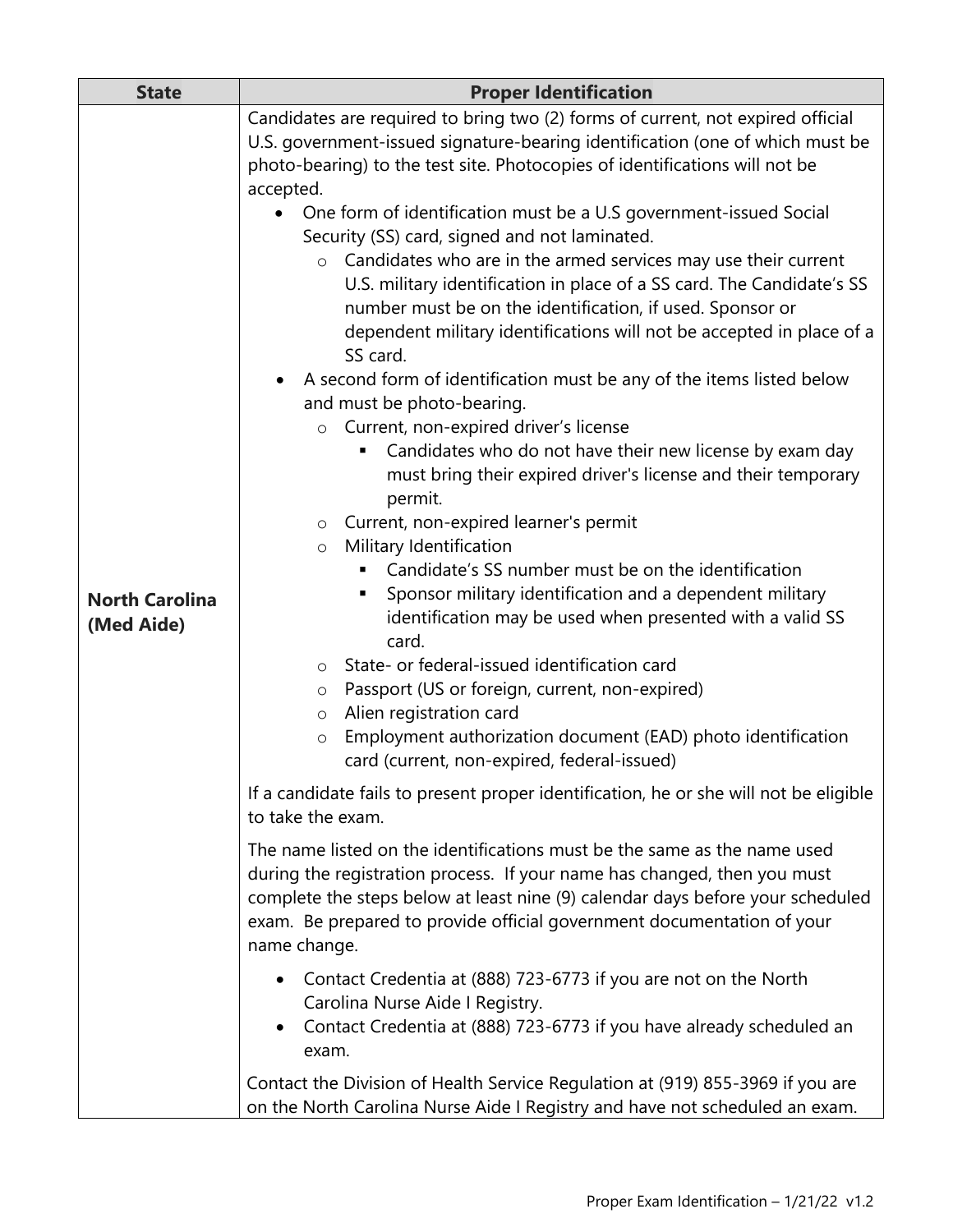| <b>State</b>        | <b>Proper Identification</b>                                                                                                                                                                                                                                                                                                                                  |
|---------------------|---------------------------------------------------------------------------------------------------------------------------------------------------------------------------------------------------------------------------------------------------------------------------------------------------------------------------------------------------------------|
| Pennsylvania        | You are required to bring two (2) forms of official, signature-bearing<br>identification to the test site (one of which must be a photo identification).<br>Photocopies of identification will NOT be accepted. Examples of proper<br>identification include:                                                                                                 |
|                     | Driver's license<br>Your Social Security card<br>Clinic card<br>Credit card<br>Library card<br>State-issued identification card<br>Passport<br>Alien registration card                                                                                                                                                                                        |
|                     | The name on your identification must be the same as the name you used on<br>the application to register for the examination.                                                                                                                                                                                                                                  |
|                     | You are required to bring two (2) forms of official, signature-bearing<br>identification to the test site (one of which must be a photo identification).<br>All identification must be current (not expired) and no birth certificates will<br>be accepted. Photocopies of identification will NOT be accepted. Examples<br>of proper identification include: |
| <b>Rhode Island</b> | Driver's license<br>Signature-bearing Social Security card<br>Clinic card<br>Credit card<br>Library card<br>$\bullet$<br>State-issued identification card<br>Passport<br>Alien registration card                                                                                                                                                              |
|                     | The name on your identification must be the same as the name you used on<br>the application to register for the examination. If your name is different, you<br>MUST bring proof of your name change (a copy of an official document<br>such as a marriage license or divorce decree) to the test center.                                                      |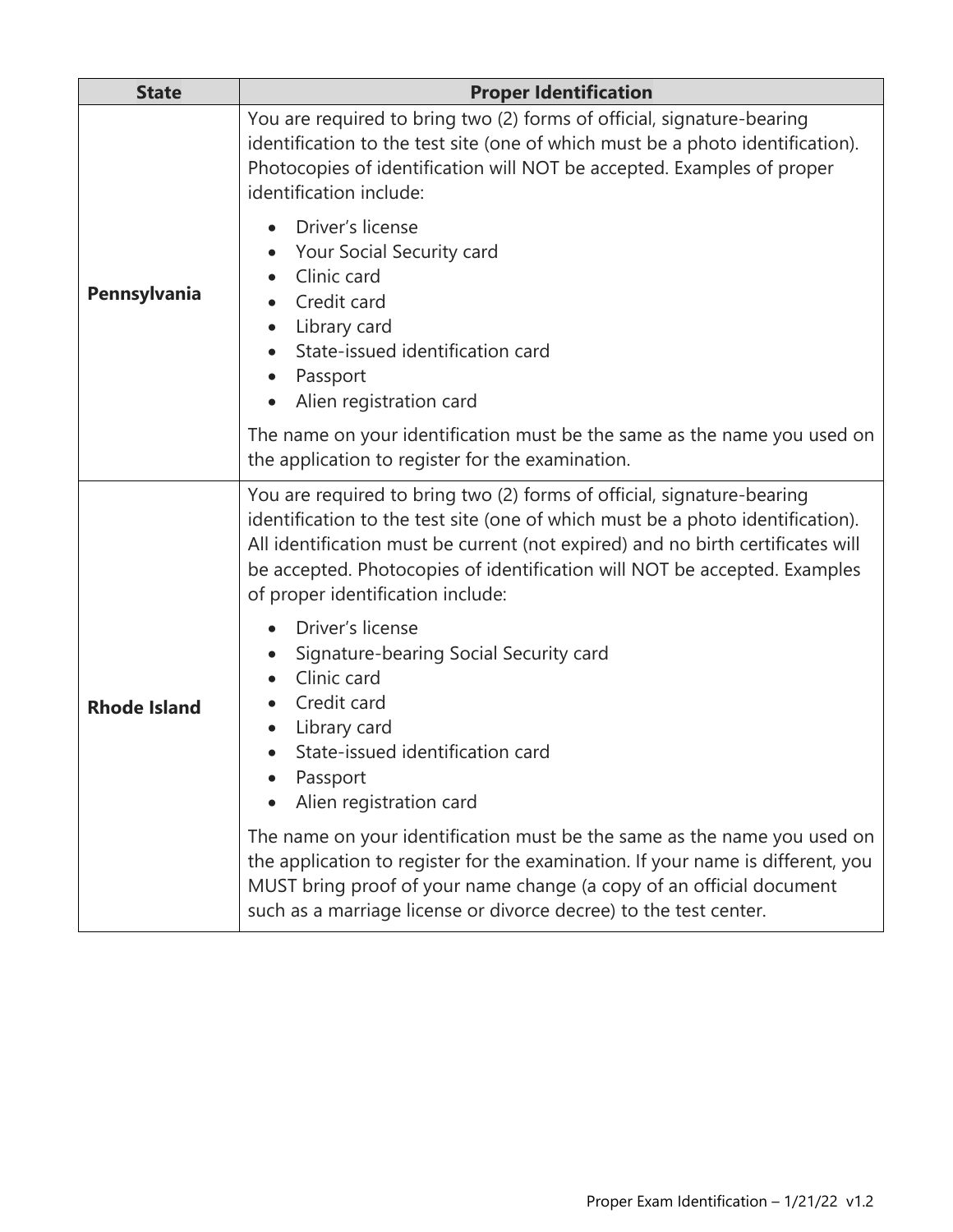| <b>State</b>          | <b>Proper Identification</b>                                                                                                                                                                                                                                                                                                                                  |
|-----------------------|---------------------------------------------------------------------------------------------------------------------------------------------------------------------------------------------------------------------------------------------------------------------------------------------------------------------------------------------------------------|
| <b>South Carolina</b> | Candidates are required to bring two (2) forms of official, signature-bearing<br>identification to the test site (one of which must be a photo identification).<br>Photocopies of identification will NOT be accepted. Examples of proper<br>identification include current, not expired:                                                                     |
|                       | Driver's license<br>Signature-bearing Social Security card<br>Clinic card<br>Credit card<br>Library card<br>State-issued identification card<br>Passport<br>Alien registration card                                                                                                                                                                           |
|                       | The name on your identification must be the same as the name you used on<br>the application to register for the examination. If your name is different, you<br>MUST bring proof of name change (a copy of an official document such as a<br>marriage license or divorce decree) to the test center.                                                           |
| Virginia              | You are required to bring two (2) forms of official, signature-bearing<br>identification to the test site (one of which must be a photo identification).<br>All identification must be current (not expired) and no birth certificates will<br>be accepted. Photocopies of identification will NOT be accepted. Examples<br>of proper identification include: |
|                       | Driver's license<br>Signature-bearing Social Security card<br>Clinic card (example - Medicaid ID card)<br>Credit card<br>Library card<br>State-issued identification card<br>Passport<br>Signed high school ID card - must have signature line<br>Signed university ID card - must have signature line                                                        |
|                       | The first and last name on your identification must be the same as the first<br>and last name you used on the application to register for the examination. If<br>your first or last name is different, you MUST bring proof of your name<br>change (a copy of an official document such as a marriage license or<br>divorce decree) to the test center.       |